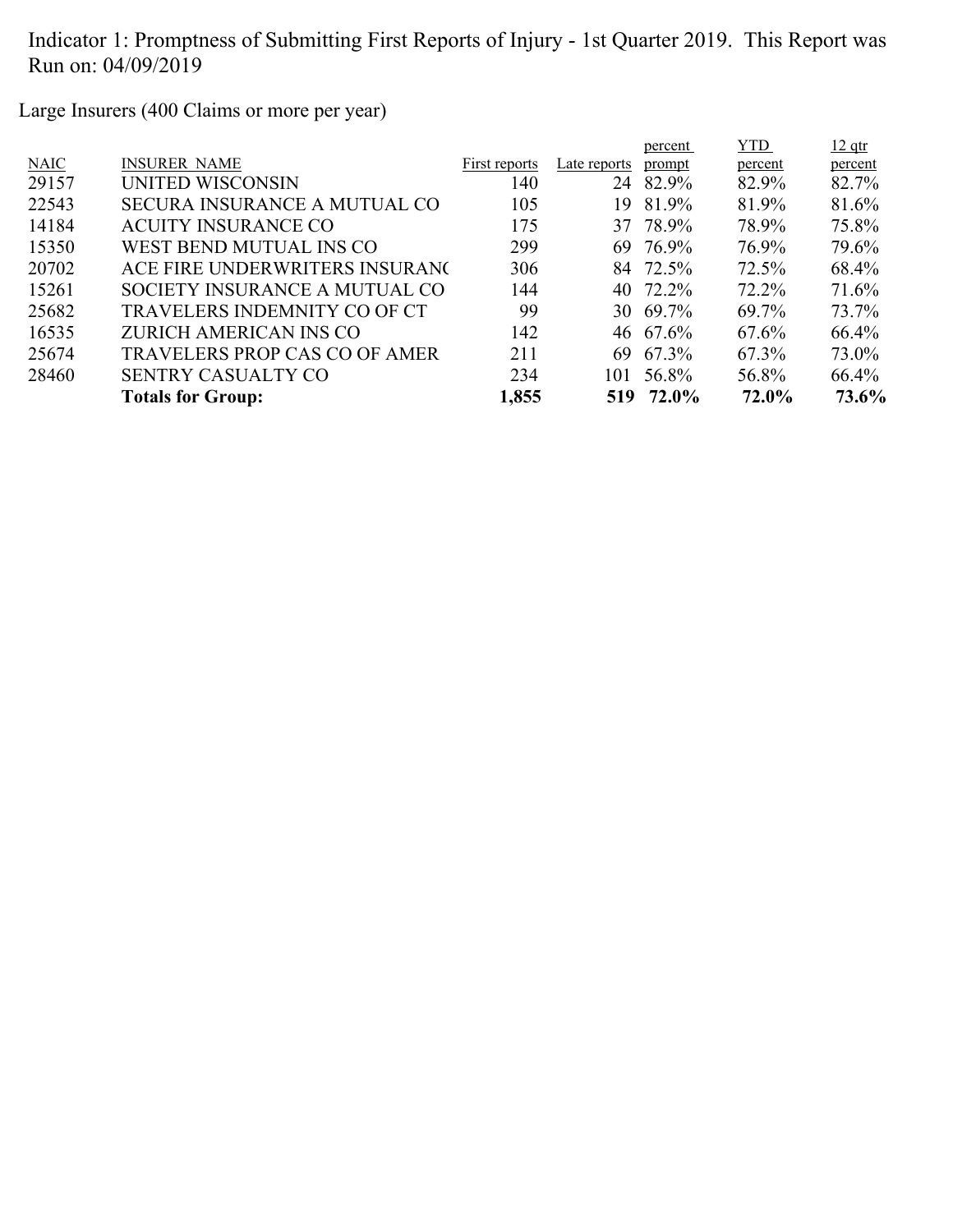Medium Size Insurers (65 -399 Claims or more per year)

|             |                                        |                      |                | percent         | <b>YTD</b> | $12$ qtr |
|-------------|----------------------------------------|----------------------|----------------|-----------------|------------|----------|
| <b>NAIC</b> | <b>INSURER NAME</b>                    | <b>First reports</b> | Late reports   | prompt          | percent    | percent  |
| 13935       | FEDERATED MUTUAL INS CO                | 33                   | $\mathbf{0}$   | 100.0%          | 100.0%     | 93.6%    |
| 21458       | <b>EMPLOYERS INSURANCE CO OF WAL</b>   | 16                   | 1              | 93.8%           | 93.8%      | 81.5%    |
| 12305       | ACCIDENT FUND NATIONAL INS CO          | 32                   | 3              | 90.6%           | 90.6%      | 87.6%    |
| 10677       | <b>CINCINNATI INSURANCE CO</b>         | 36                   | 4              | 88.9%           | 88.9%      | 75.5%    |
| <b>SI</b>   | UW-SYSTEM ADMINISTRATION               | 42                   | 5              | 88.1%           | 88.1%      | 69.5%    |
| 11527       | <b>LEAGUE OF WIS MUNICIPALITIES MU</b> | 34                   | 5              | 85.3%           | 85.3%      | 88.8%    |
| 10340       | STONINGTON INS CO                      | 12                   | $\overline{2}$ | 83.3%           | 83.3%      | 92.0%    |
| 26271       | ERIE INSURANCE EXCHANGE                | 46                   | 8              | 82.6%           | 82.6%      | 78.8%    |
| 11150       | <b>ARCH INSURANCE CO</b>               | 40                   | 7              | 82.5%           | 82.5%      | 68.5%    |
| 23035       | LIBERTY MUTUAL FIRE INS CO             | 17                   | 3              | 82.4%           | 82.4%      | 76.4%    |
| 21407       | <b>EMCASCO INSURANCE CO</b>            | 107                  | 19             | 82.2%           | 82.2%      | 78.4%    |
| 24449       | REGENT INSURANCE CO                    | 11                   | $\overline{2}$ | 81.8%           | 81.8%      | 75.7%    |
| <b>SI</b>   | <b>DEPT OF ADMINISTRATION</b>          | 93                   | 19             | 79.6%           | 79.6%      | 86.1%    |
| 15377       | WESTERN NATIONAL MUTUAL INS C          | 28                   | 6              | 78.6%           | 78.6%      | 86.1%    |
| 31895       | AMERICAN INTERSTATE INS CO             | 26                   | 6              | 76.9%           | 76.9%      | 74.5%    |
| 10166       | <b>ACCIDENT FUND INS CO OF AMERICA</b> | 78                   | 18             | 76.9%           | 76.9%      | 84.2%    |
| 21415       | <b>EMPLOYERS MUTUAL CAS CO</b>         | 51                   | 12             | 76.5%           | 76.5%      | 75.8%    |
| 11374       | <b>SFM MUTUAL INS CO</b>               | 65                   |                | 16 75.4%        | 75.4%      | 86.5%    |
| 13986       | FRANKENMUTH MUTUAL INS CO              | 28                   | $\overline{7}$ | 75.0%           | 75.0%      | 78.7%    |
| 23817       | <b>ILLINOIS NATIONAL INS CO</b>        | 56                   |                | 14 75.0%        | 75.0%      | 73.0%    |
| 29424       | HARTFORD CASUALTY INS CO               | 20                   | 5              | 75.0%           | 75.0%      | 69.8%    |
| 18988       | <b>AUTO OWNERS INS CO</b>              | 24                   | 6              | 75.0%           | 75.0%      | 76.4%    |
| 25402       | <b>EMPLOYERS ASSURANCE CORP</b>        | 47                   | 12             | 74.5%           | 74.5%      | 73.8%    |
| 33600       | L M INSURANCE CORP                     | 58                   | 15             | 74.1%           | 74.1%      | 67.2%    |
| 40142       | <b>AMERICAN ZURICH INS CO</b>          | 96                   | 25             | 74.0%           | 74.0%      | 78.8%    |
| 14303       | <b>INTEGRITY INSURANCE CO</b>          | 55                   | 15             | 72.7%           | 72.7%      | 77.9%    |
| 37885       | XL SPECIALTY INSURANCE COMPAN          | 53                   | 15             | 71.7%           | 71.7%      | 70.7%    |
| 34789       | 21ST CENTURY CENTENNIAL INS CO         | 7                    | 2              | 71.4%           | 71.4%      | 74.1%    |
| 14176       | HASTINGS MUTUAL INS CO                 | 43                   | 13             | 69.8%           | 69.8%      | 67.7%    |
| SI          | <b>KWIK TRIP INC</b>                   | 16                   | 5              | 68.8%           | 68.8%      | 86.7%    |
| 25666       | TRAVELERS INDEMNITY CO OF AMEI         | 12                   | $\overline{4}$ | 66.7%           | 66.7%      | 71.9%    |
| 13021       | UNITED FIRE & CASUALTY CO              | 24                   |                | 8 66.7%         | 66.7%      | 68.6%    |
| 18767       | CHURCH MUTUAL INSURANCE CO             | 30                   |                | 10 66.7%        | 66.7%      | 69.5%    |
| 19275       | AMERICAN FAMILY MUTUAL INS CO          | 23                   | 8              | 65.2%           | 65.2%      | 80.6%    |
| 29459       | TWIN CITY FIRE INS CO                  | 74                   |                | 26 64.9%        | 64.9%      | 71.2%    |
| 19259       | SELECTIVE INS CO OF SOUTH CAROL        | 14                   |                | 5 64.3%         | 64.3%      | 67.5%    |
| 23841       | NEW HAMPSHIRE INSURANCE CO             | 100                  |                | 36 64.0%        | 64.0%      | 72.2%    |
| 19950       | <b>WILSON MUTUAL INS CO</b>            | 16                   |                | 6 $62.5%$       | 62.5%      | 68.4%    |
| SI          | <b>KOHLER CO</b>                       | 16                   |                | $6\quad 62.5\%$ | 62.5%      | 56.2%    |
| 15105       | SAFETY NATIONAL CASUALTY CORP          | 44                   |                | 17 61.4%        | 61.4%      | 60.6%    |
| 42404       | <b>LIBERTY INSURANCE CORP</b>          | 51                   |                | 20 60.8%        | 60.8%      | 69.4%    |
| 24147       | <b>OLD REPUBLIC INS CO</b>             | 93                   |                | 37 60.2%        | 60.2%      | 66.9%    |
| SI          | MILWAUKEE BOARD OF SCHOOL DIR          | 15                   |                | $6\,60.0\%$     | $60.0\%$   | 48.3%    |
| 24554       | <b>XL INSURANCE AMERICA INC</b>        | 31                   | 13             | 58.1%           | 58.1%      | 69.8%    |
| 20427       | AMERICAN CASUALTY CO OF READI          | 29                   |                | 13 55.2%        | 55.2%      | $60.2\%$ |
| 15091       | <b>RURAL MUTUAL INS CO</b>             | 91                   |                | 42 53.8%        | 53.8%      | 59.0%    |
| 22667       | ACE AMERICAN INSURANCE CO              | 52                   |                | 24 53.8%        | 53.8%      |          |
|             |                                        |                      |                |                 |            | 63.1%    |
| 23434       | MIDDLESEX INSURANCE CO                 | 54                   |                | 26 51.9%        | 51.9%      | 66.7%    |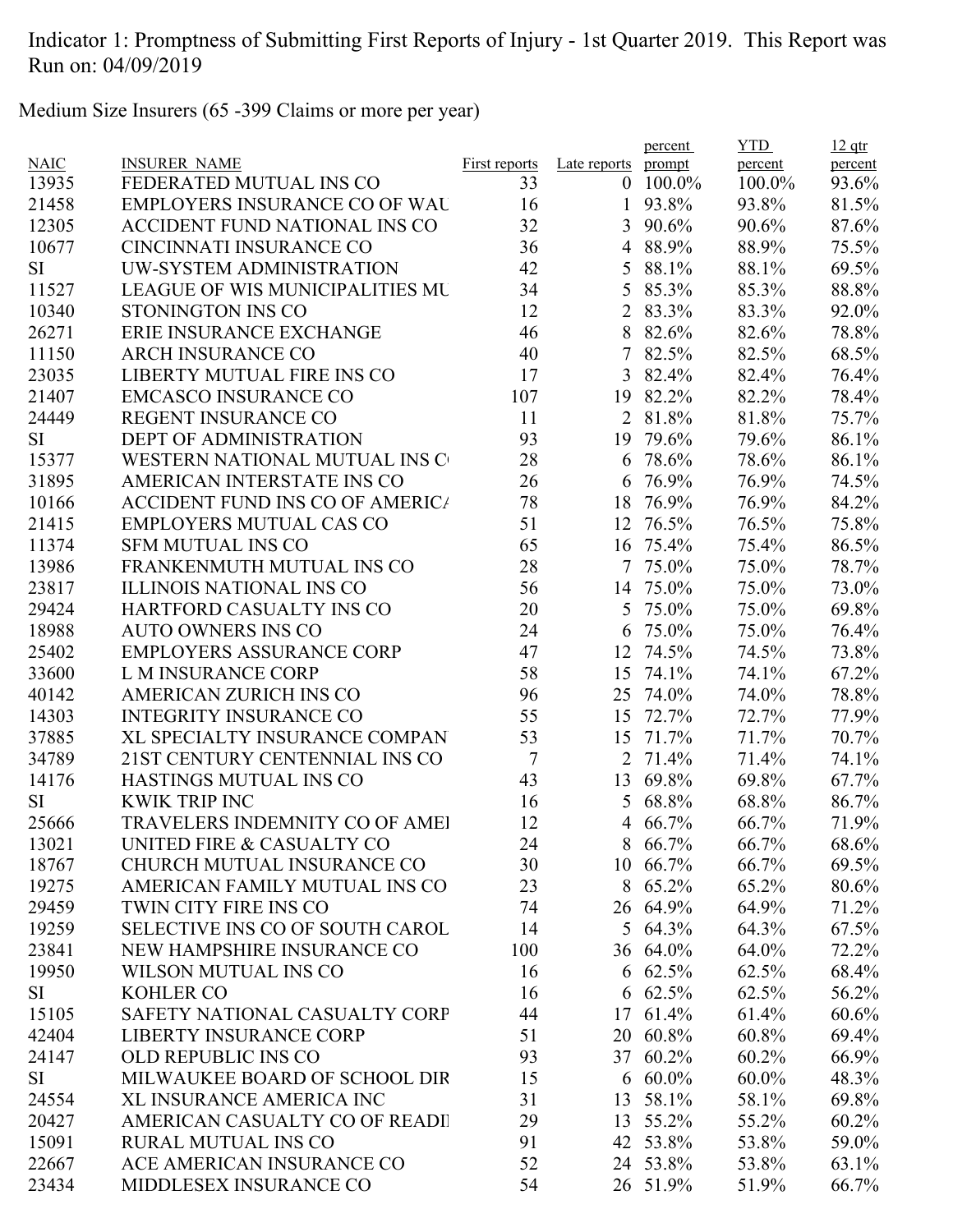Medium Size Insurers (65 -399 Claims or more per year)

|           |                                    |               |              | percent   | <u>YTD</u> | $12$ qtr |
|-----------|------------------------------------|---------------|--------------|-----------|------------|----------|
| NAIC      | <b>INSURER NAME</b>                | First reports | Late reports | prompt    | percent    | percent  |
| 24988     | SENTRY INSURANCE A MUTUAL CO       | 96            |              | 48 50.0%  | $50.0\%$   | 64.2%    |
| 20397     | VIGILANT INSURANCE CO              | 13            |              | 46.2%     | 46.2%      | 62.7%    |
| <b>SI</b> | <b>CITY OF MADISON</b>             | 22            |              | 12 45.5%  | $45.5\%$   | 53.8%    |
| 19429     | <b>INSURANCE CO OF STATE OF PA</b> | 21            |              | 12 42.9%  | 42.9%      | 55.1%    |
| 20281     | FEDERAL INSURANCE CO               | 26            |              | 16 38.5%  | 38.5%      | 59.2%    |
| <b>SI</b> | <b>CITY OF MILWAUKEE</b>           | 113           |              | 76 32.7%  | 32.7%      | $47.7\%$ |
|           | <b>Totals for Group:</b>           | 2,330         |              | 748 67.9% | 67.9%      | 71.8%    |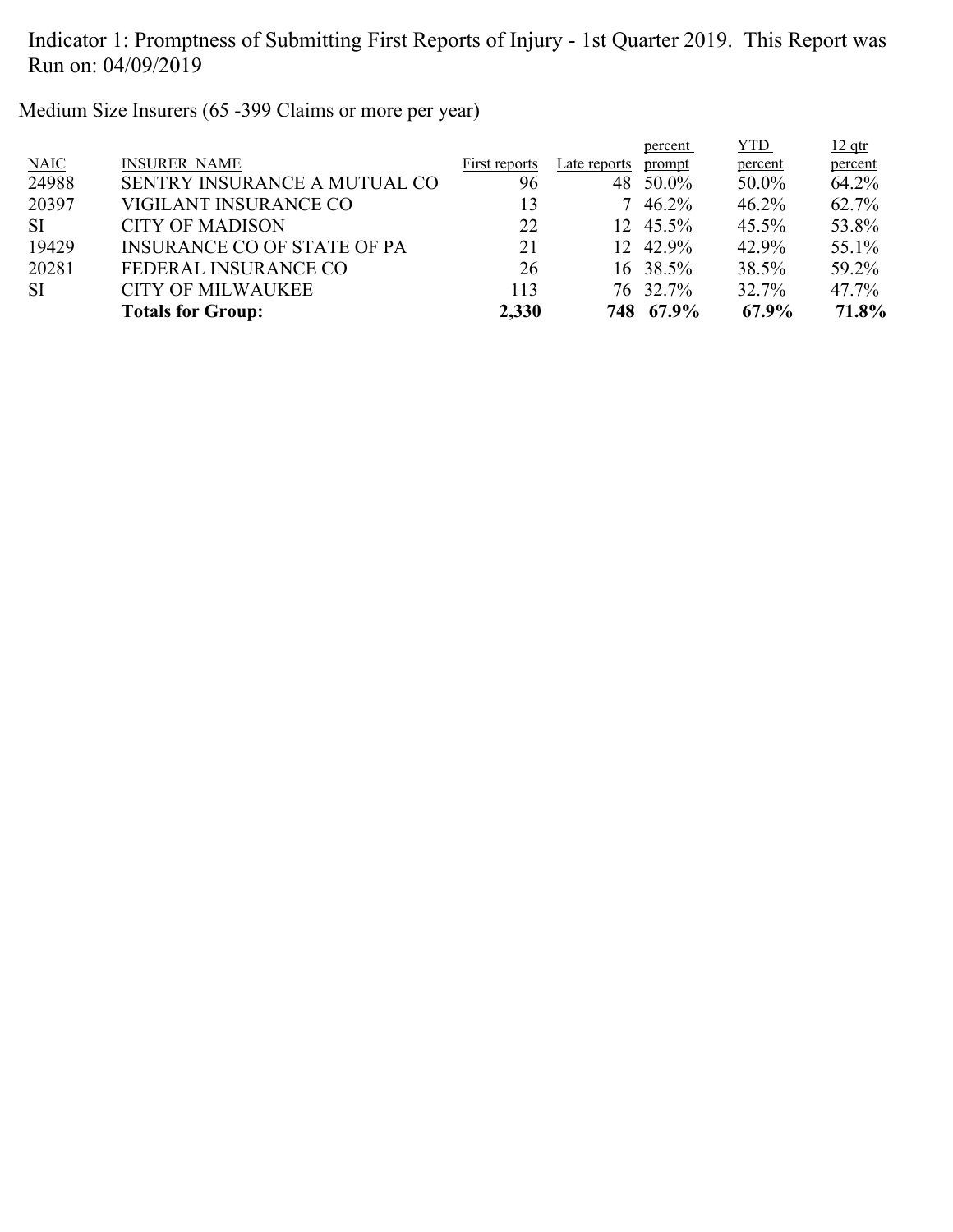Small Size Insurers (Less than 65 Claims per year)

|                |                                       |                      |                   | percent        | <b>YTD</b>     | $12$ qtr          |
|----------------|---------------------------------------|----------------------|-------------------|----------------|----------------|-------------------|
| <b>NAIC</b>    | <b>INSURER NAME</b>                   | <b>First reports</b> | Late reports      | prompt         | percent        | percent           |
| <b>SI</b>      | MAYO CLINIC HEALTH SYS-NW WI R        | 3                    | $\overline{0}$    | 100.0%         | 100.0%         | 97.0%             |
| 21261          | ELECTRIC INSURANCE CO                 | 3                    | $\overline{0}$    | 100.0%         | 100.0%         | 90.3%             |
| <b>SI</b>      | MILWAUKEE TRANSPORT SERVICES          | 6                    | 1                 | 83.3%          | 83.3%          | 87.7%             |
| 24112          | <b>WESTFIELD INSURANCE CO</b>         | 6                    |                   | 2 66.7%        | 66.7%          | 86.1%             |
| <b>SI</b>      | FEDERAL EXPRESS CORPORATION           | 19                   | 1                 | 94.7%          | 94.7%          | 85.6%             |
| 20109          | <b>BITCO NATIONAL INS CO</b>          | $\tau$               | $\boldsymbol{0}$  | 100.0%         | 100.0%         | 85.3%             |
| 11371          | <b>GREAT WEST CASUALTY CO</b>         | 36                   | 5                 | 86.1%          | 86.1%          | 85.1%             |
| <b>SI</b>      | FEDEX FREIGHT INC                     | $\tau$               | $\theta$          | 100.0%         | 100.0%         | 84.8%             |
| <b>SI</b>      | SSM HEALTH CARE OF WISCONSIN IN       | 14                   | 9                 | 35.7%          | 35.7%          | 84.2%             |
| 37478          | HARTFORD INSURANCE CO OF THE M        | $\boldsymbol{0}$     | $\overline{0}$    | $0.0\%$        | $0.0\%$        | 83.5%             |
| 10351          | FIRST DAKOTA INDEMNITY COMPAN         | 19                   |                   | 2 89.5%        | 89.5%          | 82.8%             |
| 24228          | PEKIN INSURANCE CO                    | 6                    | $\mathbf{1}$      | 83.3%          | 83.3%          | 81.8%             |
| 19445          | NATIONAL UNION FIRE INS CO OF PIT     | 9                    | 2                 | 77.8%          | 77.8%          | 81.8%             |
| 12262          | PENN MFRS ASSOCIATION INS CO          | 14                   | 6                 | 57.1%          | 57.1%          | 81.8%             |
| 15148          | <b>SHEBOYGAN FALLS INS CO</b>         | $\boldsymbol{7}$     | 1                 | 85.7%          | 85.7%          | 81.0%             |
| 33588          | <b>FIRST LIBERTY INS CORP</b>         | 9                    | 1                 | 88.9%          | 88.9%          | 80.7%             |
| <b>SI</b>      | <b>COLUMBIA ST MARY'S INC</b>         | 5                    | $\boldsymbol{0}$  | 100.0%         | 100.0%         | 80.5%             |
| <b>SI</b>      | <b>USF HOLLAND LLC</b>                | 12                   | 5                 | 58.3%          | 58.3%          | 80.4%             |
| 13692          | DONEGAL MUTUAL INS CO                 | 12                   |                   | 2 83.3%        | 83.3%          | 80.0%             |
| SI             | <b>BRUNSWICK CORPORATION</b>          | $\boldsymbol{7}$     | 3                 | 57.1%          | 57.1%          | 80.0%             |
| <b>SI</b>      | <b>TARGET CORP (STORES)</b>           | 8                    | $\overline{2}$    | 75.0%          | 75.0%          | 79.6%             |
| 32700          | <b>OWNERS INS CO</b>                  | 5                    | $\boldsymbol{0}$  | 100.0%         | 100.0%         | 79.5%             |
| 24830          | CITIES & VILLAGES MUTUAL INS CO       | 15                   | 3                 | 80.0%          | 80.0%          | 78.9%             |
| 19038          | TRAVELERS CASUALTY & SURETY C         | 6                    | 3                 | 50.0%          | 50.0%          | 77.6%             |
| 19410          | <b>COMMERCE &amp; INDUSTRY INS CO</b> | 6                    | $\mathbf{1}$      | 83.3%          | 83.3%          | 75.3%             |
| 37257          | PRAETORIAN INS CO                     | 6                    | 3                 | 50.0%          | 50.0%          | 75.2%             |
| 12304          | ACCIDENT FUND GENERAL INSURAN         | $\boldsymbol{0}$     | $\boldsymbol{0}$  | $0.0\%$        | $0.0\%$        | 75.0%             |
| 28223          | NATIONWIDE AGRIBUSINESS INS CO        | 8                    | 2                 | 75.0%          | 75.0%          | 74.8%             |
| 26832          | <b>GREAT AMERICAN ALLIANCE INS CO</b> | 11                   | $\overline{2}$    | 81.8%          | 81.8%          | 74.4%             |
| 25615          | <b>CHARTER OAK FIRE INS CO</b>        | 9                    | 2                 | 77.8%          | 77.8%          | 74.4%             |
| 26956          | WIS COUNTY MUTUAL INS CORP            | 21                   |                   | 3 85.7%        | 85.7%          | 74.1%             |
| 12006          | DISTRICTS MUTL INS & RISK MGMT S      | 7                    | $\bf{l}$          | 85.7%          | 85.7%          | 74.0%             |
| 23574          | MIDWEST FAMILY MUTUAL INS CO          | 8                    |                   | 3 $62.5%$      | 62.5%          | 73.6%             |
| 23787          | NATIONWIDE MUTUAL INS CO              | 5                    |                   | 1 80.0%        | 80.0%          | 69.6%             |
| 22659          | <b>INDIANA INSURANCE CO</b>           | 4                    | 1                 | 75.0%          | 75.0%          | 69.0%             |
| 24414          | <b>GENERAL CAS CO OF WI</b>           | 4                    |                   | 2 50.0%        | 50.0%          | 68.6%             |
| 10804          | CONTINENTAL WESTERN INS CO            | 8                    |                   | 1 87.5%        | 87.5%          | 67.0%             |
| SI             | <b>CNH AMERICA LLC</b>                | 4                    | 1                 | 75.0%          | 75.0%          | 66.1%             |
| 25143          | STATE FARM FIRE & CASUALTY CO         | 3                    |                   | 2 33.3%        | 33.3%          | 65.9%             |
| 26247          | AMERICAN GUARANTEE & LIABILITY        | 17                   |                   | 6 64.7%        | 64.7%          | 64.1%             |
| <b>SI</b>      | WISCONSIN ELECTRIC POWER COMP.        | 6                    |                   | 2 66.7%        | 66.7%          | 63.6%             |
| 32620          | NATIONAL INTERSTATE INS               | 10                   |                   | 2 80.0%        | 80.0%          | 62.0%             |
| 11250          | <b>COMMUNITY INS CORP</b>             | $\mathfrak{Z}$       | $\mathbf{0}$      | $100.0\%$      | 100.0%         | 61.4%             |
|                | <b>VALLEY FORGE INS CO</b>            | 5                    |                   |                |                |                   |
| 20508<br>27855 | ZURICH AMERICAN INS OF IL             | 17                   | $\mathbf{1}$<br>9 | 80.0%<br>47.1% | 80.0%<br>47.1% | $60.0\%$<br>59.6% |
| <b>SI</b>      | FEDEX GROUND PACKAGE SYSTEM I         | 8                    |                   | 4 50.0%        | 50.0%          |                   |
|                | STARR INDEMNITY & LIABILITY CON       |                      |                   | 3 50.0%        |                | 59.1%             |
| 38318          |                                       | 6                    |                   |                | 50.0%          | 58.8%             |
| <b>SI</b>      | STI HOLDINGS, INC                     | 5                    |                   | 3 40.0%        | 40.0%          | 58.0%             |